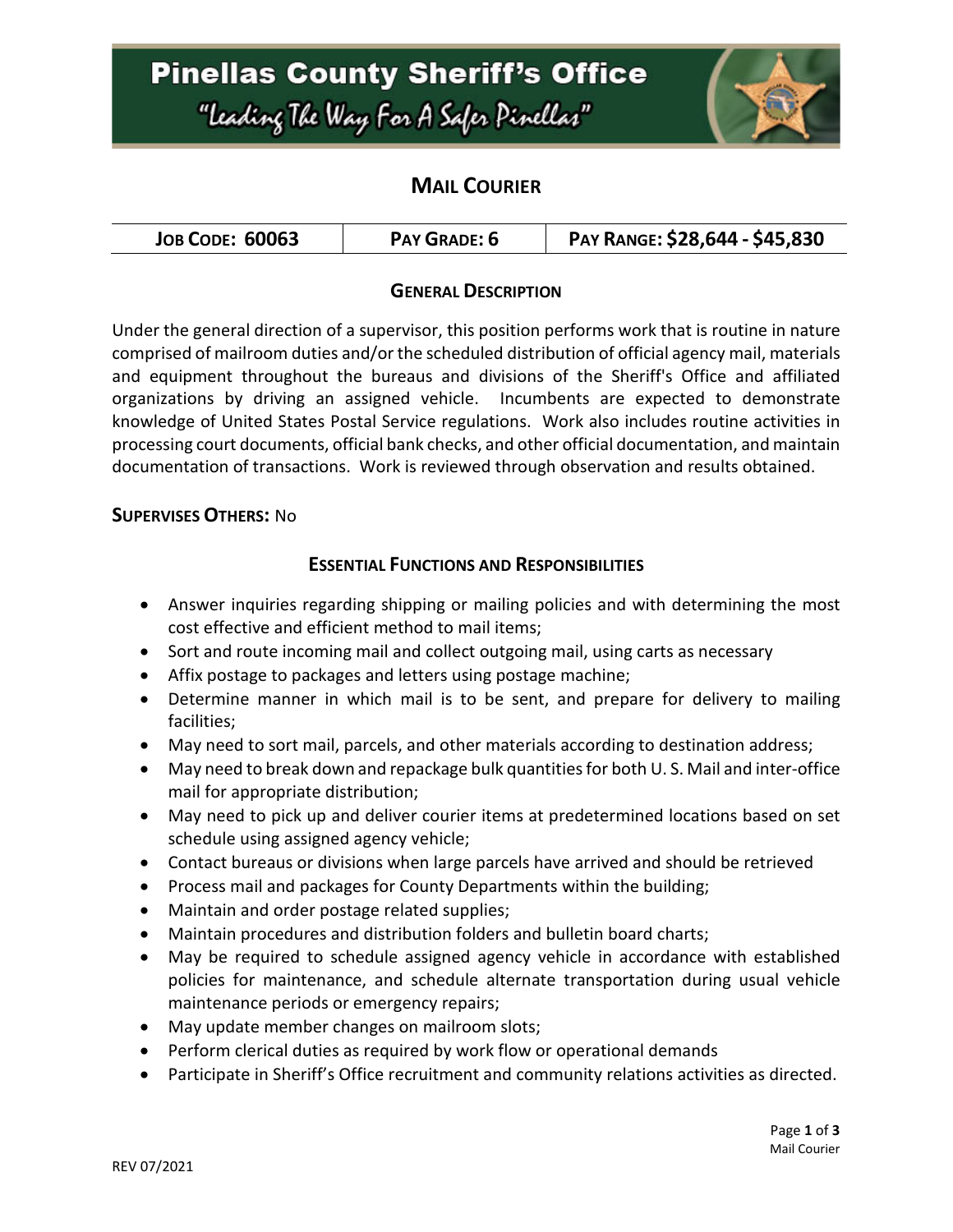# **Pinellas County Sheriff's Office** "Leading The Way For A Safer Pinellar"



Regular and reliable attendance is required as an essential function of the position.

This list is not intended to be all-inclusive, and you may not be responsible for every item listed.

The employer reserves the right to assign additional functions and responsibilities as necessary.

#### **QUALIFICATIONS**

- High school graduation or equivalent diploma from an institution accredited by an accrediting body recognized by the U. S. Dept. of Education or licensed as a degree granting institution by the Commission for Independent Education.
- Typing speed of 25 wpm
- Must possess a valid Florida driver's license
- Consideration for this position requires a credit check

### **KNOWLEDGE, SKILLS, AND ABILITIES**

- Knowledge of business English, spelling, and arithmetic
- Knowledge and application of general office practices and procedures
- Ability to operate standard office equipment, such as computer, copy machine, calculator, and label maker.
- Ability to maintain accurate records, logs, and files
- Time management skills
- Inter-personal skills
- Verbal and written communication skills
- Ability to perform all functions of the job classification without posing a direct threat to the health or safety of other individuals in the workplace